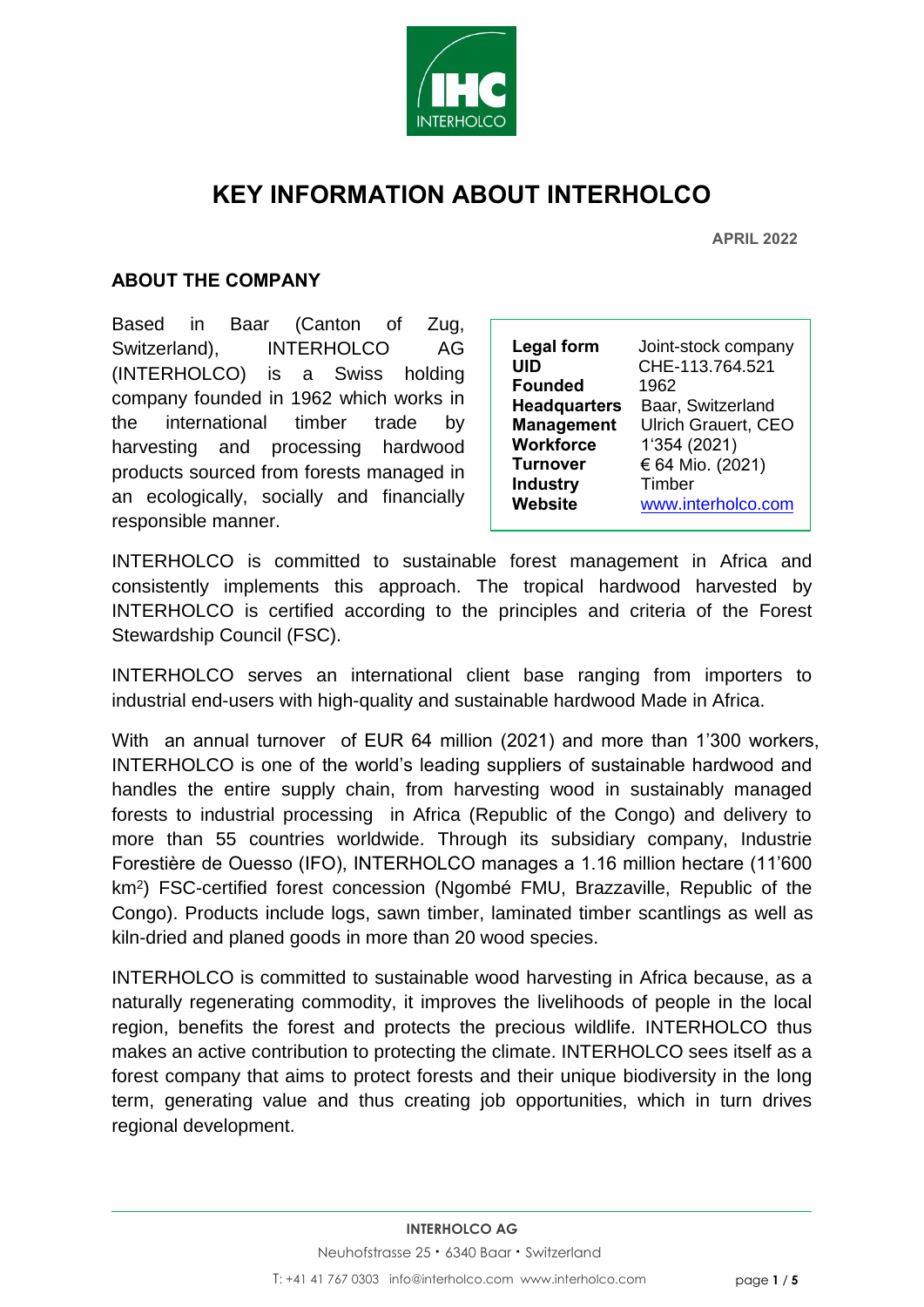# **ORGANISATION**

- Since 1962: Baar, Switzerland/Canton of Zug: Interholco AG, holding company (headquarters, sales, trading). Since its founding in 1962, INTERHOLCO has combined advanced industrial processes with a commitment to people and nature. This involves protecting the forests where we work and the wildlife they harbour. Our global sales network, trading and administration/financial activities are managed by around 20 members of staff (2021).
- Since 1999: Ngombé/Ouesso, Republic of the Congo: Industrie Forestière de Ouesso (IFO), production of logs, sawn timber, laminated wood scantlings, planed goods (a main sawmill, a lamination and planing mill, a heavy timber mill and large kiln facilities). In 1999, INTERHOLCO took over SCBO, a state-run company at the time, which had been founded in 1985. Today the entire value-creation chain is FSC-certified. IFO currently manages 1.16 million hectares  $(11'600)$  $km<sup>2</sup>$ ) sustainably, in the North of the Republic of the Congo. More than 900 local workers (2021) carry out the following activities: forest management and wood harvesting, industrial processing at nearby facilities, running a hospital for employees and the local population, managing a library for the local population, running schools (including for indigenous children), providing clean drinking water, supplying electricity, protecting animals against poaching and, logistics. More than 85% of the timber harvested is turned into sawn timber and premium products at a nearby facility. IFO's products made up approximately 84% of INTERHOLCO's total turnover in 2021.
- Since 2002: Douala, Cameroon: Logistique Congo Cameroun (LCC). Founded in 2002 by INTERHOLCO, LCC handles logistics for IFO and other INTERHOLCO suppliers in Central Africa, with approx. 15 employees (2021). Established relationships with international carriers make it possible to deliver high-quality hardwood to 400 customers in more than 50 countries.
- Since 2008: Erembodegem, Belgium: INTERHOLCO-Belgium (warehouse, sales). In 2008, INTERHOLCO took over a timber company in Belgium and continued to operate it under the name of INTERHOLCO-Belgium. With 8 members of staff (2021), this facility is used as storage and distribution centre of a wide selection of wood products traded in Europe. The majority of wood is sourced primarily from the USA, Europe and Africa. The facility also handles services such as consultancy, sales, procurement and wood processing.
- Since 2014: Amwaj Island, Bahrain: INTERHOLCO MIDDLE EAST. Managed by a single sales representative, this office, set up by INTERHOLCO in 2014, is a strategic gateway for customers in the Middle East, North Africa all the way to Central Asia.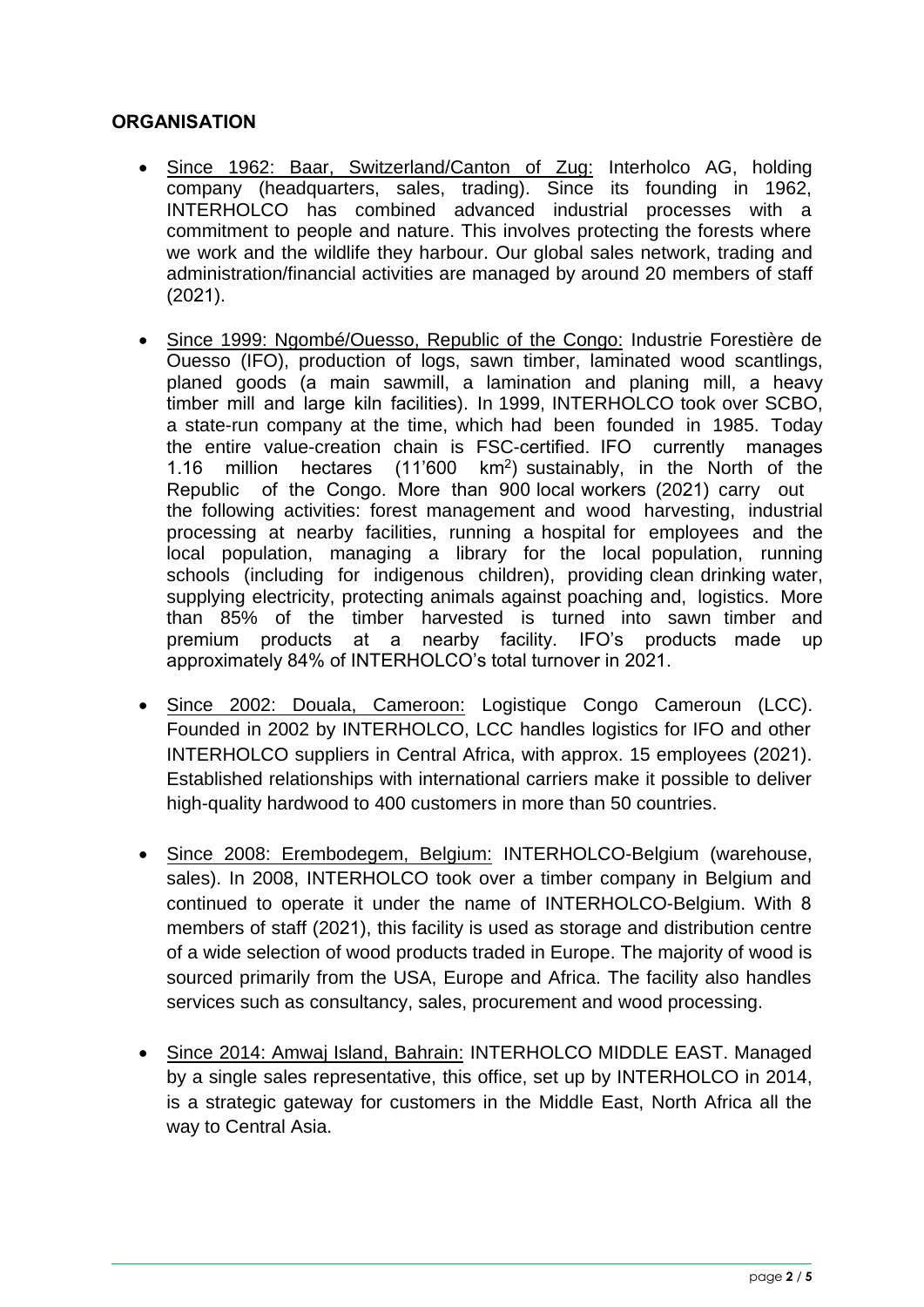# **THE VALUE OF FORESTS**

Forests all over the world are a unique ecological resource - only the coral reefs of the world's oceans have a comparable degree of biodiversity. Forests are also a unique social resource - they are both the direct and indirect source of livelihood for almost 1 billion people worldwide who live in and from them. And forests are an extraordinarily important renewable economic resource - they generate more than 1.3 billion cubic metres of a versatile, carbon-neutral raw material for the world economy each year.

No other land-based ecosystem can sustain this degree of biological diversity in the long-term whilst safeguarding livelihoods and social services for people at the same time as well as providing the world economy with a renewable, versatile, carbonneutral raw material in adequate quantities.

### **SUSTAINABLE FOREST MANAGEMENT**

Sustainable Forest Management is a method based on the principle that tropical forests are best protected when they are used sustainably.

As far as global challenges are concerned, only the highest ecological, social and financial standards are good enough to ensure the conservation and integrity of forests in their entirety.

Developed in European forestry over centuries, this principle has been applied to the needs of tropical rainforests and taken further.

- In the forest concession INTERHOLCO manages in the Republic of the Congo (1.16 million hectares, or 11'600 km<sup>2</sup> ), it uses approximately 70% of the entire forest surface (800'000 hectares) in a rotation cycle of 30 years. Roughly 27% of the forest surface (300'000 hectares) is under permanent protection (e.g. sensitive forest types and areas that hold particular significance to the locals and their livelihood), whilst 4% (50'000 hectares) are available to the local population for community development.
- A detailed forest inventory (GPS-based, tree by tree) is carried out before starting to harvest wood. The inventory is then mapped and compiled to form a forest management plan. This serves as the basis for wood harvesting in a 30-year rotation cycle. More trees grow back naturally than are harvested. Monocultures are avoided, which removes the need for extensive reforestation.
- Reduced-impact logging for the climate (RIL-C) makes it possible to reduce CO<sub>2</sub> emissions on land.
- Once harvested, wood is processed locally. This creates the best possible added value. Job opportunities are created in the local area and local members of staff are trained. Special harvesting techniques, the use of light machinery to preserve the forest floor and selective timber harvesting (just 1)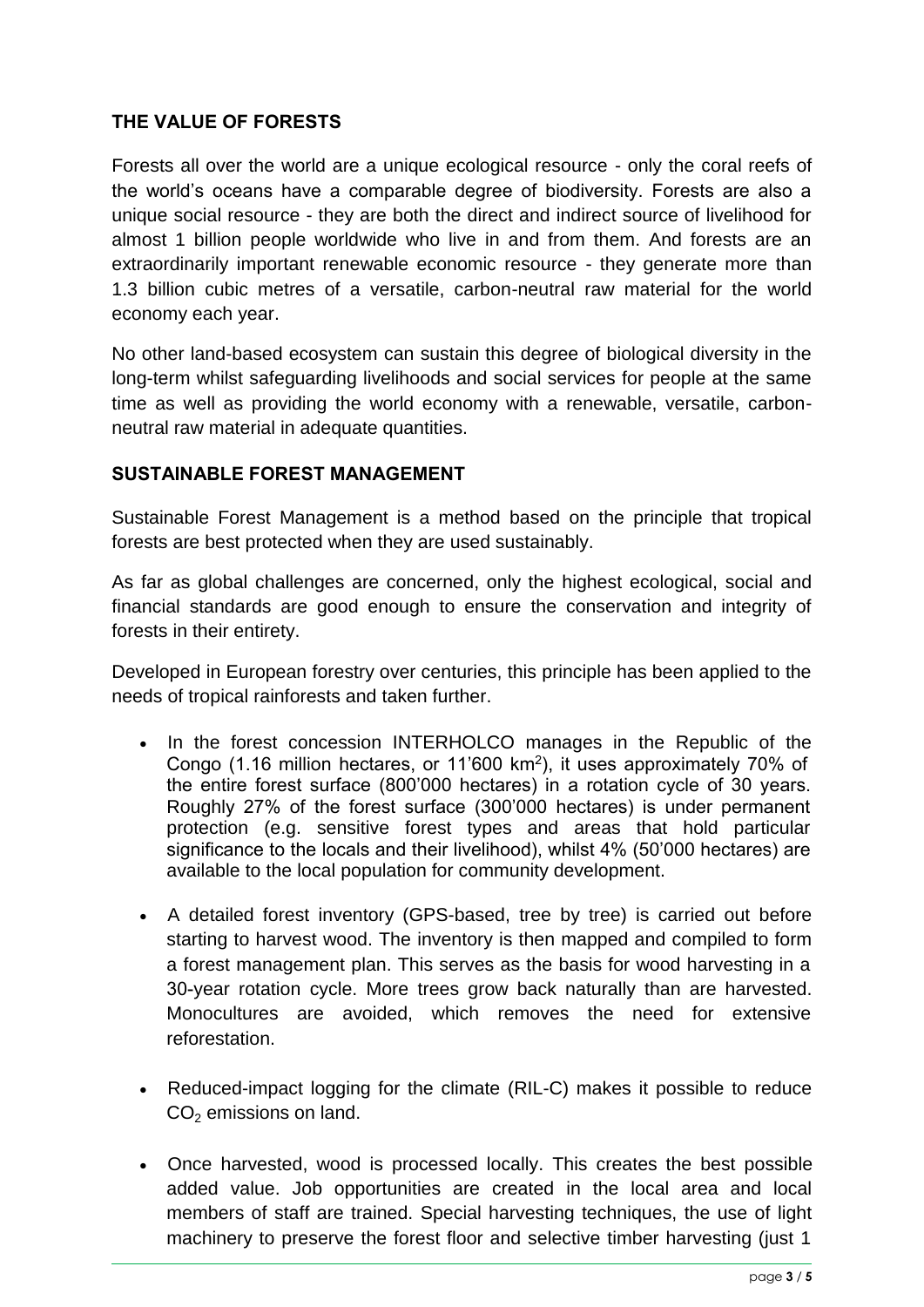tree every 2 hectares, or 2 football fields) help to minimise temporary, secondary damage to the forest.

- The indigenous Baka population (i.e. Mbendzélé, Bangombé, Mikaya etc.) can moreover continue to carry out their traditional ancestral activities. This includes self-sufficiency farming, gathering, fishing and hunting. All of these requirements and traditional activities are recorded in collaboration with the local population respecting FPIC (Free Prior Informed Consent) procedures; then, mapped, confirmed by the local population and then taken into account in planning the company's activities. This process treats all of the ethnic groups, whether Bantu or indigenous, equally.
- Poaching is prevented as much as possible by a team of 39 anti-poaching units (eco-guards) who work in collaboration with government agencies, external experts and international organisations such as conservation NGO African Parks, which manages the neighbouring Odzala Kokua National Park. Studies carried out in 2007 and 2014 by wildlife conservation NGO WCS confirmed that gorillas and forest elephants are well protected in the forests managed by INTERHOLCO and that their numbers are stable in these areas.

## **TRANSPARENCY**

SPOTT (Sustainability Policy Transparency Toolkit) is an online platform dedicated to supporting the sustainable production of upstream commodities. The platform aims to show and promote corporate transparency. Since 2017, INTERHOLCO ranks 1st in SPOTT's transparency assessment of timber companies. The platform is an initiative run by the Zoological Society of London (ZSL). SPOTT evaluates producers and dealers of raw materials with regard to the disclosure of their guidelines, processes and obligations in the context of Environmental, Social and Governance (ESG) factors, in other words how a company is managed as far as environmental and social issues are concerned. In this context, companies are assessed across 10 different categories and against more than 170 indicators. The ranking for the timber and pulp sector in the tropics currently covers 100 companies (2021).